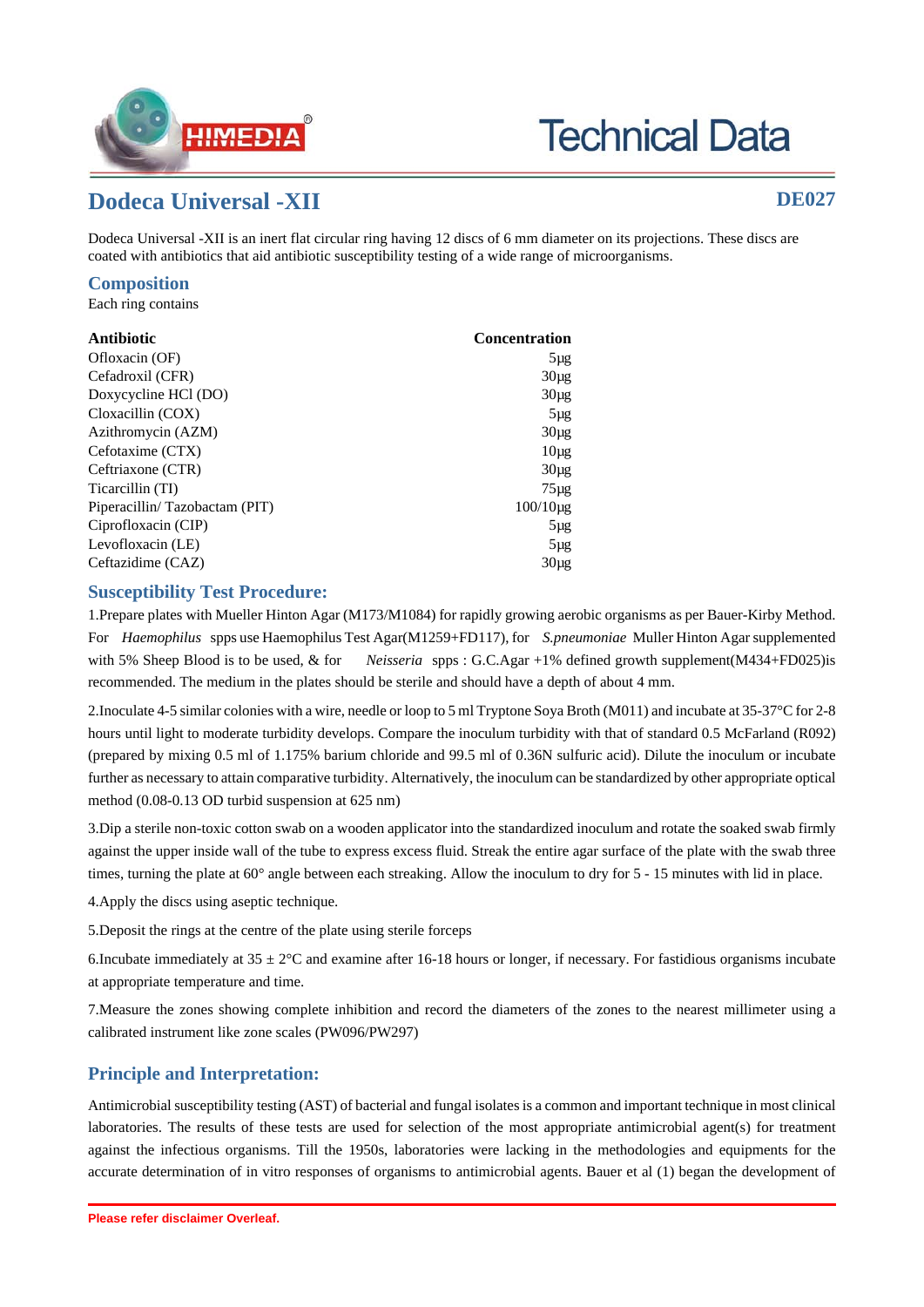standardized methods for antimicrobial susceptibility testing, using disc diffusion system. However the susceptibility results may not always correlate with the patient's response to therapy. The response of an infected patient to antimicrobial agent(s) is a complex interrelationship of host responses, drug dynamics and microbial activity. Antimicrobial susceptibility tests are either quantitative or qualitative. Disc diffusion test is a qualitative test method. The National Committee for Clinical Laboratory Standards (NCCLS), now known as Clinical Laboratory Standards Institute (CLSI) has published comprehensive documents regarding the disc diffusion systems. The agar disc diffusion test is the most convenient and widely used method for routine antimicrobial susceptibility testing. In subsequent and current practice, antimicrobial impregnated paper discs are applied onto the agar surface. Based on the Bauer-Kirby Method, standardized reference procedures for the disc systems were published by WHO and FDA and are periodically updated by the CLSI (formerly NCCLS)(2).

For convenience and economy of conducting antimicrobial susceptibility tests multidiscs are designed. These are enhanced extensions of Single Discs. These series of discs gives the privilege to study large number of antibiotics at one time.

These discs are made of unique inert material which enhances their absorption hence allowing faster adheration of discs to the media. Moreover the discs are designed in such a way that each antibiotic on a single ring is at least 24 mm apart from the others, thus reducing the merging of zones. The symbols and concentrations of antimicrobials present are indicated in respect of each peripherally located disc.

#### **Quality Control**

#### **Appearance**

Flat circular ring of inert material w/ 8  $\&$  4 equidistant arms respectively on the outer  $\&$  inner periphery, each w/ a 6 mm disc at the end; all the discs impregnated w/different antibiotics, w/corresponding symbols & concentrations printed on the ring.

#### **Cultural response**

Average diameter of zone of inhibition is observed on Mueller Hinton Agar (M173) after 18-24 hours incubation at 35-37°C for standard cultures.

| Organisms(ATCC)                   | <b>Antibiotic</b>                      | Std.Zone of diameter(mm) |
|-----------------------------------|----------------------------------------|--------------------------|
| Escherichia coli ATCC 25922       | Ofloxacin OF 5 mcg                     | 29 - 33 mm               |
|                                   | Cefadroxil CFR 30 mcg                  | $12 - 18$ mm             |
|                                   | Doxycycline HCl DO 30 mcg              | 18-24 mm                 |
|                                   | Cefotaxime CTX 10 mcg                  | 29 - 35 mm               |
|                                   | Ceftriaxone CTR 30 mcg                 | 29 - 35 mm               |
|                                   | Ticarcillin TI 75 mcg                  | $24 - 30$ mm             |
|                                   | Piperacillin/Tazobactam PIT 100/10 mcg | 24 - 30 mm               |
|                                   | Ciprofloxacin CIP 5 mcg                | $30 - 40$ mm             |
|                                   | Levofloxacin LE 5 mcg                  | 29 - 37 mm               |
|                                   | Ceftazidime CAZ 30 mcg                 | $25 - 32$ mm             |
| Staphylococcus aureus ATCC 25923  | Ofloxacin OF 5 mcg                     | 24 - 28 mm               |
|                                   | Cefadroxil CFR 30 mcg                  | $26 - 32$ mm             |
|                                   | Doxycycline HCl DOo 30 mcg             | $23 - 29$ mm             |
|                                   | Cloxacillin COX 5 mcg                  | 30 - 40 mm               |
|                                   | Azithromycin AZM 30 mcg                | 24 - 30 mm               |
|                                   | Cefotaxime CTX 10 mcg                  | 25 - 31 mm               |
|                                   | Ceftriaxone CTR 30 mcg                 | 22 - 28 mm               |
|                                   | Piperacillin/Tazobactam PIT 100/10 mcg | $27 - 36$ mm             |
|                                   | Ciprofloxacin CIP 5 mcg                | $22 - 30$ mm             |
|                                   | Levofloxacin LE 5 mcg                  | $25 - 30$ mm             |
|                                   | Ceftazidime CAZ 30 mcg                 | $16 - 20$ mm             |
| Pseudomonas aeruginosa ATCC 27853 | Ofloxacin OF 5 mcg                     | $17 - 21$ mm             |
|                                   | Cefotaxime CTX 10 mcg                  | 18-22 mm                 |
|                                   | Ceftriaxone CTR 30 mcg                 | $17 - 23$ mm             |
|                                   | Ticarcillin TI 75 mcg                  | $21 - 27$ mm             |
|                                   | Piperacillin/Tazobactam PIT 100/10 mcg | 25 - 33 mm               |
|                                   | Ciprofloxacin CIP 5 mcg                | $25 - 33$ mm             |
|                                   | Levofloxacin LE 5 mcg                  | 19 - 26 mm               |
|                                   | Ceftazidime CAZ 30 mcg                 | $22 - 29$ mm             |
|                                   |                                        |                          |